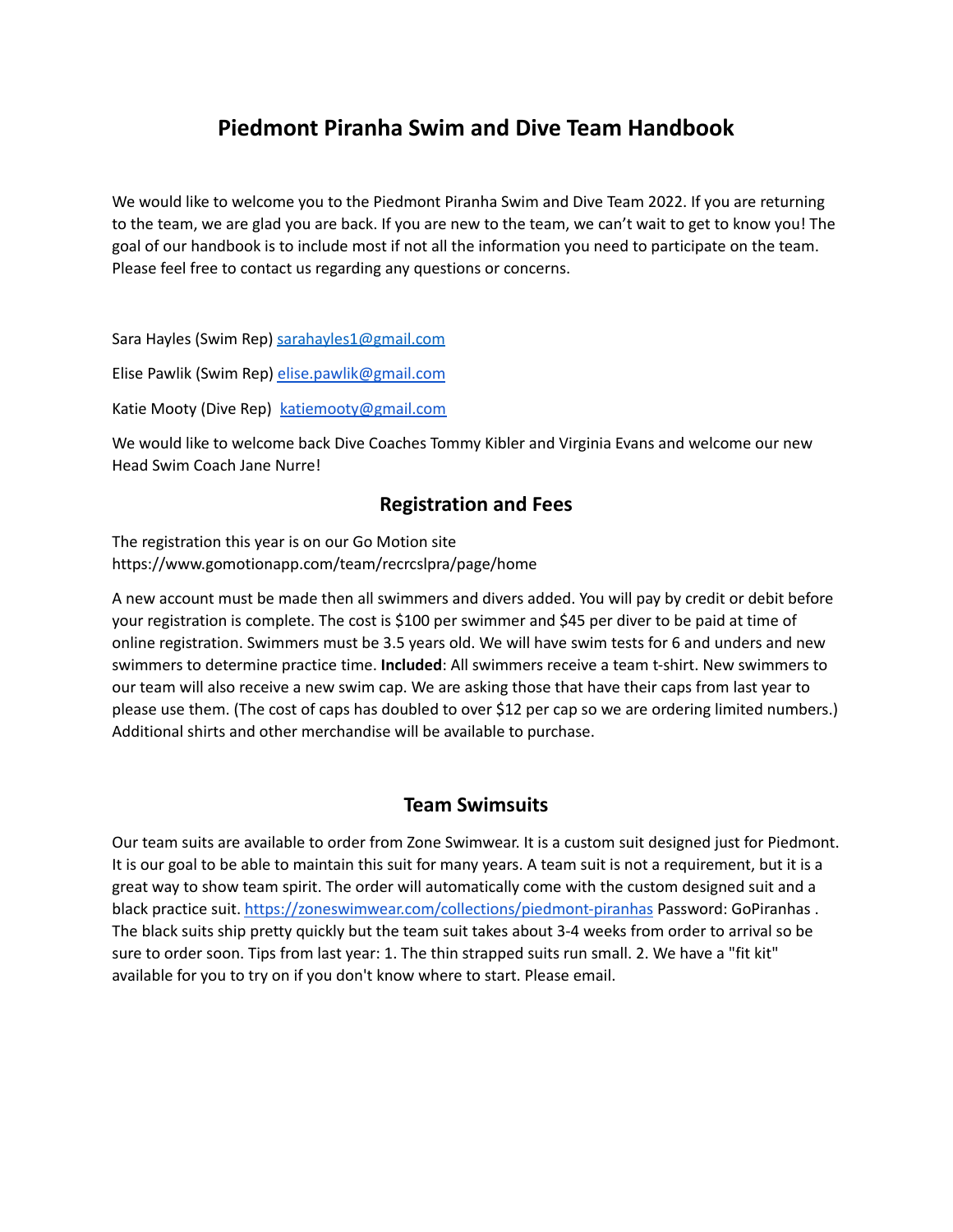### **Communications**

Our primary method of communication to swim team families is via email and text that is provided through GoMotion sign-up.

Please communicate with coaches before and after practice. Please DO NOT interrupt the coaches during practice as this takes away from swimmers' instructional time. Coaches will be happy to interact with parents outside of official practice times. The swim reps are great liaisons to connect to coaches if needed.

### **Swim Practice Schedule**

Practice 5/23-5/25 will be 3:30-4:30 for 8 and younger and 4:30-530 for 9 and up.

Morning practice schedule listed below will begin 5/26 and continue until City Meet (\*\*exception: Previous to City Meet there will be a scheduled opportunity to swim at the Huntsville Aquatic Center, TBA)

|           | Monday        | Tuesday       | Wednesday          | Thursday       | Friday        |
|-----------|---------------|---------------|--------------------|----------------|---------------|
| $8-9$     | 11& up        | 11&up         | 11&up              | Fun Day 9-1045 | 11&up         |
| $9 - 10$  | $9 - 10$      | $9 - 10$      | $9 - 10$           |                | $9 - 10$      |
| $10 - 11$ | 7-8           | $7 - 8$       | $7-8$              |                | $7 - 8$       |
| 10-10:30  | 6&under group | 6&under group | 6&under group      |                | 6&under group |
| 10:30-11  | 6&under group | 6&under group | 6&under group<br>2 |                | 6&under group |

\*During the practices 5/23-26, a swim test will be given to all 6 & under swimmers to determine group 1 vs. group 2. Group 1 will consist of swimmers capable of completing a full 25 yards across the pool unassisted. Group 2 will consist of emerging swimmers with the goal of making it a full 25 yards across the pool unassisted by our last swim meet. Group 2 swimmers will not be expected to swim in a meet until they are deemed ready by the coaches.

# **Dive Practice Schedule**

| Sunday    | Monday                       | Tuesday   | Wednesday | Thursday  | Friday    | Saturday |
|-----------|------------------------------|-----------|-----------|-----------|-----------|----------|
| 6:00-7:00 | 6:00-7:00<br>Or<br>Dive Meet | 6:00-7:00 | off       | 6:00-7:00 | 6:00-7:00 | off      |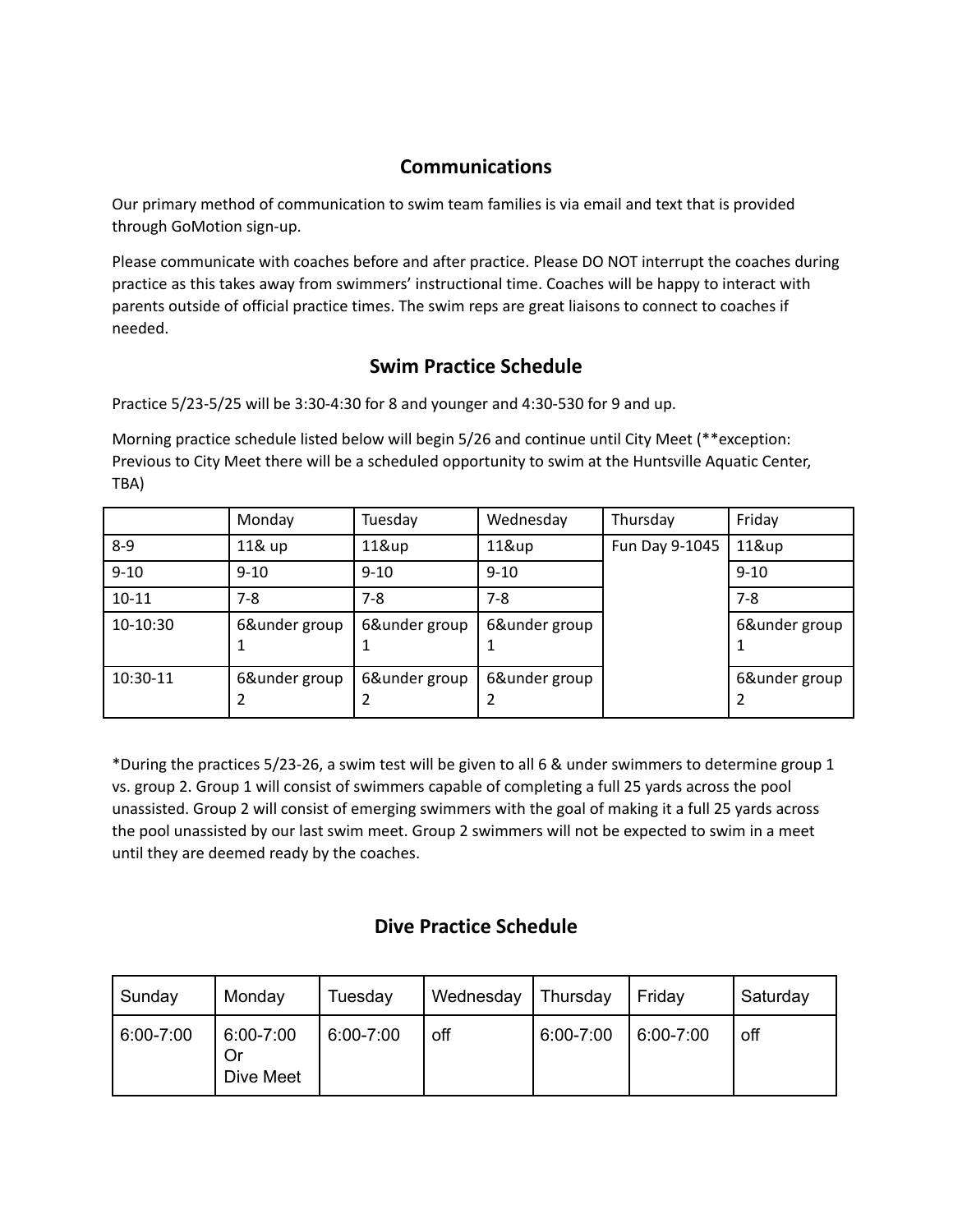### **Swim Team Stroke Clinic**

Each Sunday night 5:00-5:30 pm (8&younger) and 5:30-6:00 pm (9&up) we will have an optional stroke clinic for those 7 & older. Each week we will focus on a certain stroke or aspect of swimming, including starts, turns and finishes. This is a unique opportunity for our swimmers to have a more technical instruction on specific aspects of the sport from someone who excels in this discipline.

### **Regular Season Swim Meets**

| May 27  | Time Trials*                |  |
|---------|-----------------------------|--|
| June 1  | Piedmont vs Whitesburg      |  |
| June 8  | Piedmont vs Mt. Carmel      |  |
| June 15 | Piedmont @ Camelot          |  |
| June 22 | Piedmont @ Hampton Cove     |  |
| June 29 | Piedmont vs Sharon Johnston |  |

\*Time trials are an opportunity for the coaches to get times for each swimmer in each event

# **It is of utmost importance to let us know via GoMotion no later than Sunday 5:00 pm prior to the meet if your swimmer will not be able to attend the meet that week! You will get a reminder.**

Our season consists of five dual meets. We will caravan to each away meet and directions will be provided. Meets are held on Wednesday night with warm-ups at 5:15 for home meets and 5:45 for away meets with the meet starting at 6:30 pm. Meets typically last until 8:30-9:30. Our team then goes to Little Rosie's to celebrate our swimmers following each meet. Each swim meet will have a theme determined by the coaches and sent out in the email of the week. All are encouraged to participate and dress up according to the theme.

### **Regular Season Dive Meets**

The meets will take place on Monday nights in June. The pool is closed during dive meets.

| June 13 | Piedmont vs Lily Flagg  |  |
|---------|-------------------------|--|
| June 20 | Piedmont @ Jones Valley |  |
| June 27 | Piedmont vs Greenwyche  |  |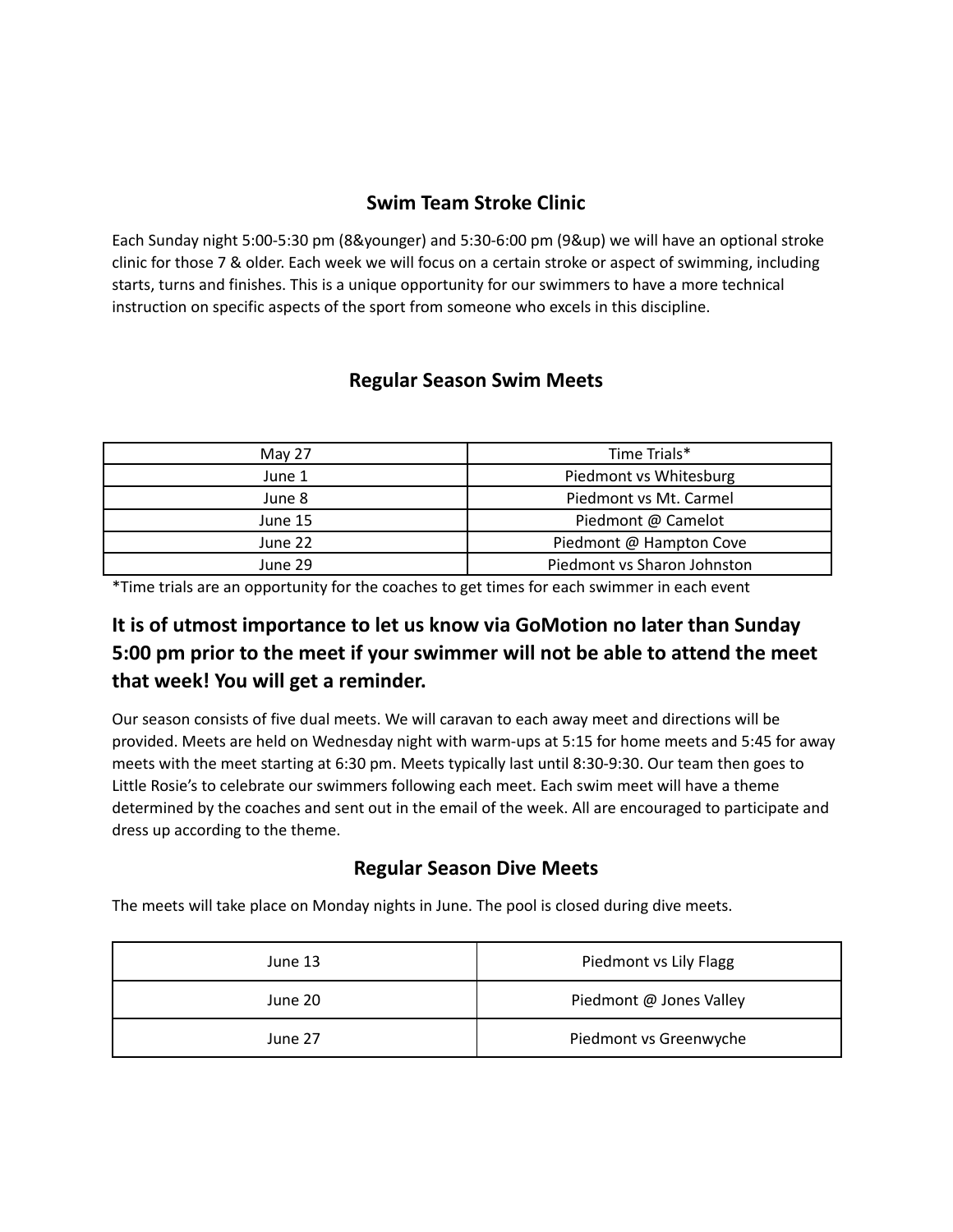### **City Meet**

City Meet is a fun filled weekend, July 7<sup>th</sup>-10th that includes all the teams in RCSL. July 7th-8<sup>th</sup> is the City Dive meet and July 9th and 10th is the City Swim meet. The dive meet takes place at Richard Showers Center. The swim meet takes place at Huntsville Aquatic Center with four sessions over the two days. Participation in 2 dual meets is required to qualify for City Meet. We would like to increase our showing at City Meet, if your swimmer fulfills this requirement and can make it the full 25 yards across the pool unassisted we encourage you to block off this weekend and participate to show the city what a great pool Piedmont is. It gives us a unique opportunity to see friends from all over the City and see how our team stacks up against the rest. The entry for this meet is due much sooner than a regular swim meet so we will need to know by **July 1st** if your swimmer is participating or not.

# **Job Sign-up Requirement**

We depend completely on parents and guardians to run our meets. Each family is required to sign up for a minimum of 3 jobs throughout the regular swim season. A home meet requires 34 jobs worked and an away meet requires 18. Please do not hesitate to ask questions regarding the job opportunities. The final page of this handbook includes a description of each of the positions and what is required of them. We are always eager to have new parents train in skilled positions to provide continuity for the future. More information on these jobs will be available on the sign-up itself each week.

If your child swims in City Meet, you will be required to sign up for a minimum of 1 job during the weekend for each family. When we learn our assignment area from the city we will send job opportunities to families that are swimming the meet.

# **Committee Leads**

We are currently seeking people to take on vital roles within the team. These committees include: day after meet play days, city meet week events, ribbons, pictures, pasta potluck, banquet, concessions purchaser and concessions manager (during the meet). Please let Sara know if you are interested or available for one of these roles.

### **Concessions**

Swim meet concessions are a major source of revenue for swim team. We will host the concession stand at our home swim meets. Hamburgers, hot dogs, chips, drinks, fruit, candy and baked goods are available for sale. Anyone interested in sponsoring the concessions for one meet, please contact us. This takes many volunteers to run successfully.

### **Banquet**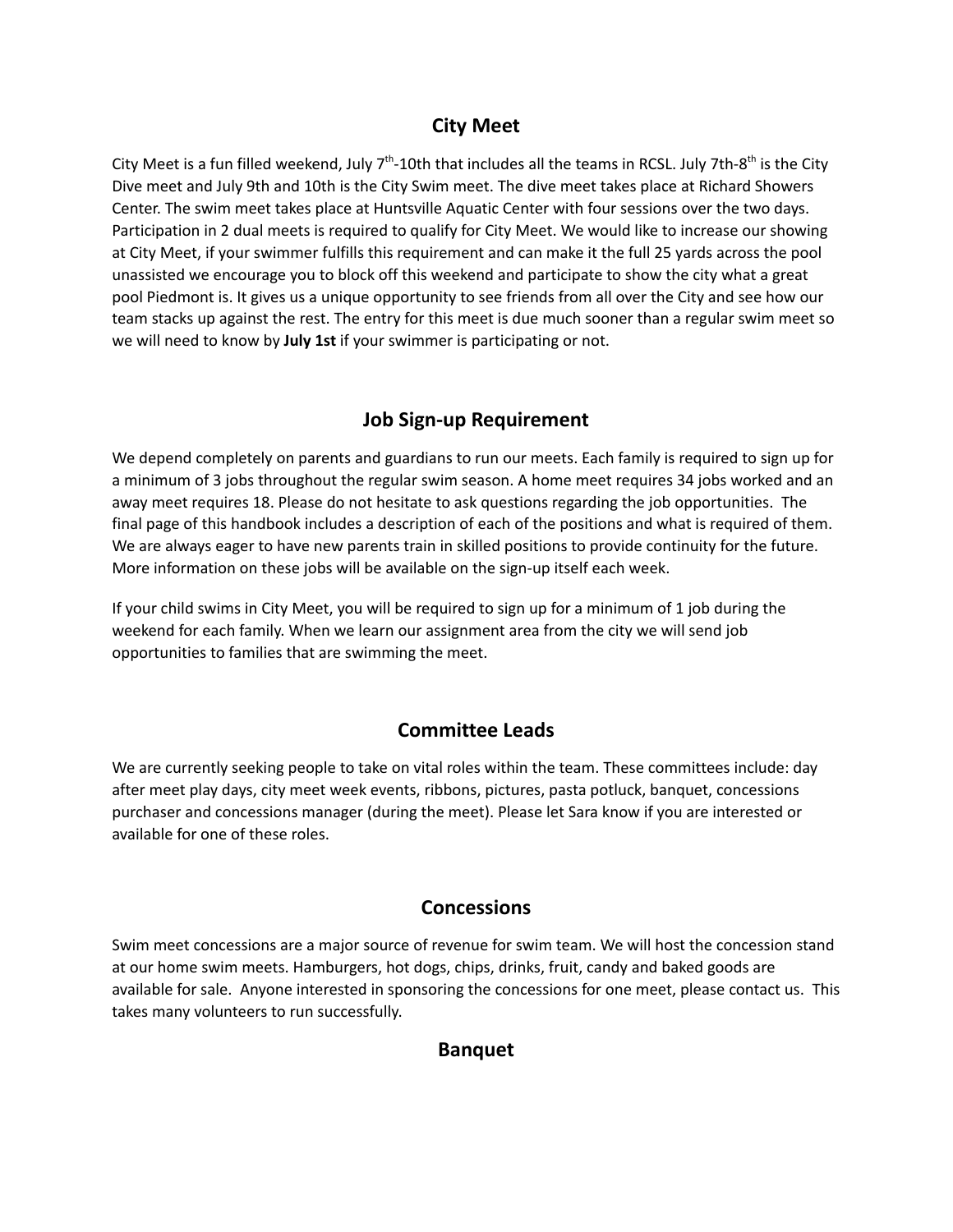Our end of the year banquet will be held Monday, July 11<sup>th</sup> at 5:30 pm. This is an opportunity for us to recognize each of our swimmers and divers and celebrate the season. Further information will be sent out the week before this celebration.